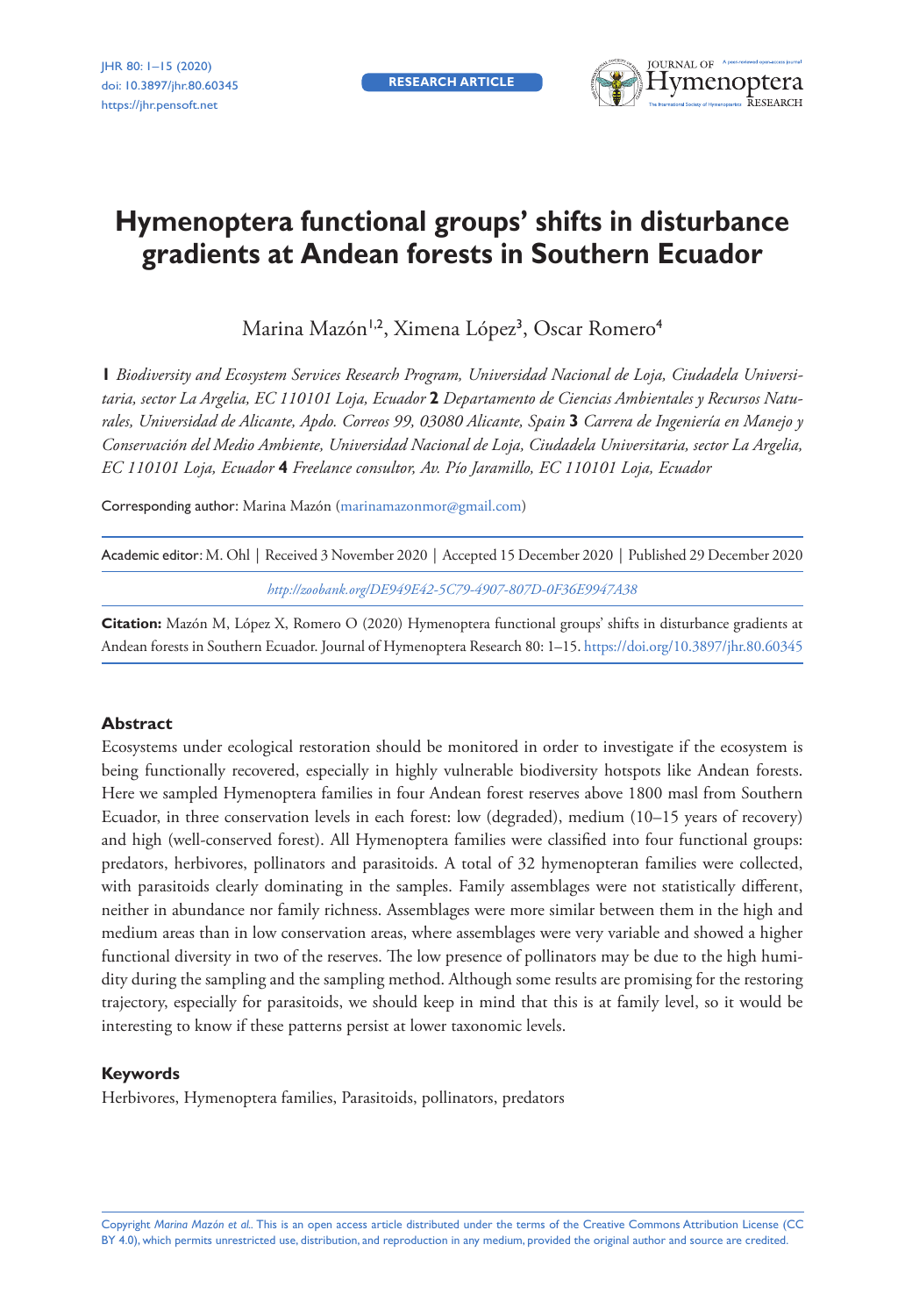# **Introduction**

Ecosystems provide a wide range of services that are at risk because of biodiversity loss derived from demographic growth and land use changes (De Groot et al. 2012). Ecosystems do have an ability to recover previous biodiversity up to a certain point, beyond which they need some assistance. The process of "assisting the recovery of an ecosystem that has been degraded, damaged or destroyed" is called ecological restoration (SER 2004). However, since ecosystems may progress in different ways after restoration efforts, depending on many different environmental variables (Bullock et al. 2011), monitoring is essential to know how ecosystem attributes are recovering.

Andean forests are considered as a highly vulnerable biodiversity hotspot (Myers et al. 2000; Mathez-Stiefel et al. 2017; Murcia et al. 2017), with most of its plant species already experiencing shifts in their distribution because of global warming (Fadrique et al. 2018). Although there are some initiatives for restoring Andean forests, they are not being monitored comprehensively (Mazón et al. 2019), with plant structure and diversity being evaluated in most cases (Yepes et al. 2010; Szejner et al. 2011; Camelo et al. 2017). Therefore, little is known about whether many other ecosystem services are being recovered in these forests.

Hymenoptera is one of the most important and diverse insect orders, including representative groups of two of the most essential ecosystem services: pollination (i.e., bees) and natural pest control (i.e., parasitoid wasps). Both pollinators and parasitoids (whose hosts are mostly herbivorous insects), because of their close relationship with plants, have been used as indicators for ecosystem disturbances (Vos et al. 2001; Requier 2019) and their recovery (Maeto et al. 2008; Ferronato et al. 2018). Pollinators have received much attention in recent years because of their worrying decreasing populations and their high vulnerability to climate change (Potts et al. 2010; Powney et al. 2019). However, other hymenopterans like parasitoid wasps and ants are also sensitive to ecosystem degradation and fragmentation (de Sassi and Tylianakis 2012). Since hymenopteran families may have different responses to habitat degradation (Banks et al. 2013), they may also have different responses when being monitored in ecological restoration projects, as well as the roles they play in the ecosystem. For instance, bee and parasitoid diversity has been shown to be higher in restored areas than in disturbed ones (Barbieri Junior and Penteado-Dias 2012; Marrec et al. 2018) but the species interaction and functions appear to take a longer time to recover (Albrecht et al. 2007). Therefore, species diversity *per se* may not be the best predictor of ecosystem services, but, rather, diversity at the functional level (Griffin et al. 2013). In consequence, measuring functional diversity may predict ecosystem functioning better than the traditional species diversity measures (Loreau et al. 2001).

In this study we aim to 1) identify the Hymenoptera families present in different disturbance levels in Andean forests, and 2) evaluate how functional groups within Hymenoptera are shifting as disturbance increases.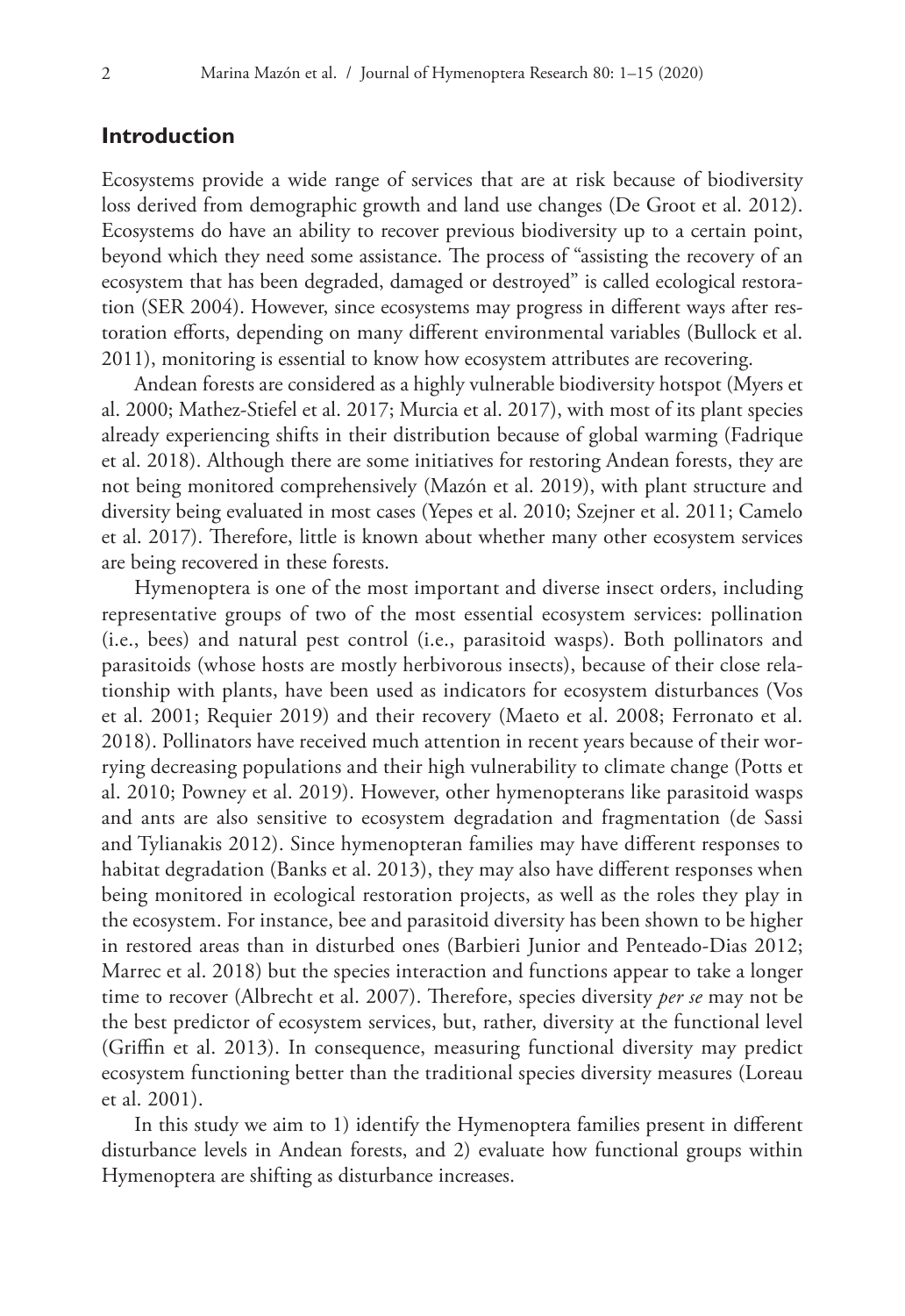## **Methods**

## Study area

The research was done in four protected areas of Andean forest located in Loja and Zamora Chinchipe provinces, in the buffer area of Podocarpus National Park, at southern Ecuador (Fig. 1), with altitudes ranging 1840–2630 masl (Table 1). Andean forests are ecosystems located between 1200 and 3600 masl at Los Andes mountains (Quintero et al. 2017), characterized by their elevated humidity and a high diversity of ferns, lichens, mosses, palms and orchids (Bravo 2014; Kattan 2017).

### Sampling and identification

In each reserve, we identified three areas of different conservation status with the help of their personal staff: a well–conserved area, an area under about 10–15 years of recovery, either naturally or assisted, and a degraded area (Table 1). In each area, we installed a white Townes style Malaise trap (Townes 1972) for six weeks, from December 2015 to January 2016 in most reserves, except for Tapichalaca, which was sampled from March to April 2018; in all cases, sampling was carried out during the rainy season. We filled pots with ethanol 70% and replaced them every two weeks, i.e., having three samples per area.

We sorted and identified all hymenopteran specimens to family level, and then we classified them into four major functional groups: predators, herbivores, pollinators and parasitoids, following Fernández and Sharkey (2006).

#### Data analyses

We compared the family assemblages in the three conservation levels by a non-metric multidimensional scaling (NMDS) and a PERMANOVA with 9999 permutations, using Jaccard index for similarity, which considers presence/absence of families, regardless of the relative abundances of each one. We did the same analyses to check for differences in the hymenopteran families assemblages related to the reserves.

Regarding the functional groups, we calculated both richness (i.e., number of families) and abundance (i.e., number of individuals) for every functional group, and we compared them across the conservation levels by means of a KRUSKAL-WALLIS test and a post-hoc DUNN test.

Additionally, we evaluated functional diversity with the Shannon index, considering the abundance of individuals belonging to every functional group. Since some samples were damaged and lost, we considered the mean abundance values for the two or three samples in every sampling site. Then, we compared Shannon indices in two ways: by the KRUSKAL-WALLIS with the four reserves as replicates, and in the four reserves treated as independent samples, compared by a randomization test with 1000 random partitions (Solow 1993).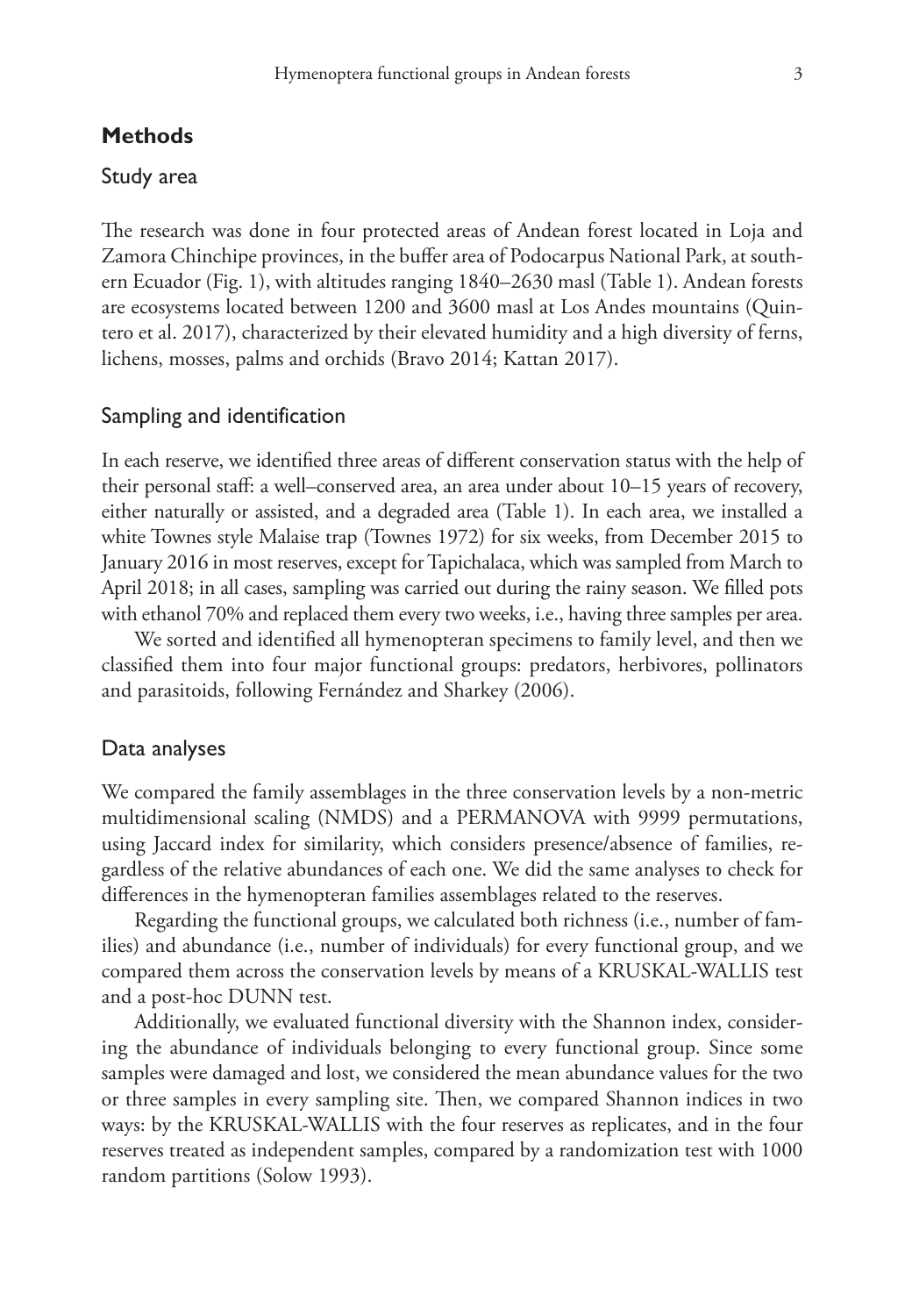

**Figure 1.** Localities of the four Andean forest reserves and the sampling points where the Malaise traps were placed in each one for collecting Hymenoptera.

The NMDS, PERMANOVA, KRUSKAL-WALLIS and post-hoc tests were run with software Past version 3.0 (Hammer et al. 2001). Shannon diversity index and randomization tests were performed with software Species Diversity and Richness 3.02 (Pisces Conservation, Ltd., Pennington, Lymington, UK).

# **Results**

We collected a total of 32 hymenopteran families, mostly belonging to the parasitoid functional group, with family Ichneumonidae clearly dominating the sampling (1930 individuals). We only collected seven specimens belonging to three families from the pollinator functional group (Table 2).

Families assemblages were not statistically different, neither regarding the conservation level ( $F = 1.354$ ,  $p = 0.156$ ) nor the reserve ( $F = 1.382$ ,  $p = 0.118$ ). In the NMDS, although the samples were distributed from high to low conservation level (Fig. 2A), those from the low level were the most variable, especially the sample from Madrigal reserve, which was more different than the others in terms of hymenopteran family composition (Fig. 2B). In both cases, axis 1 explained more of the data (50.14% and 49.87%, respectively) than axis 2.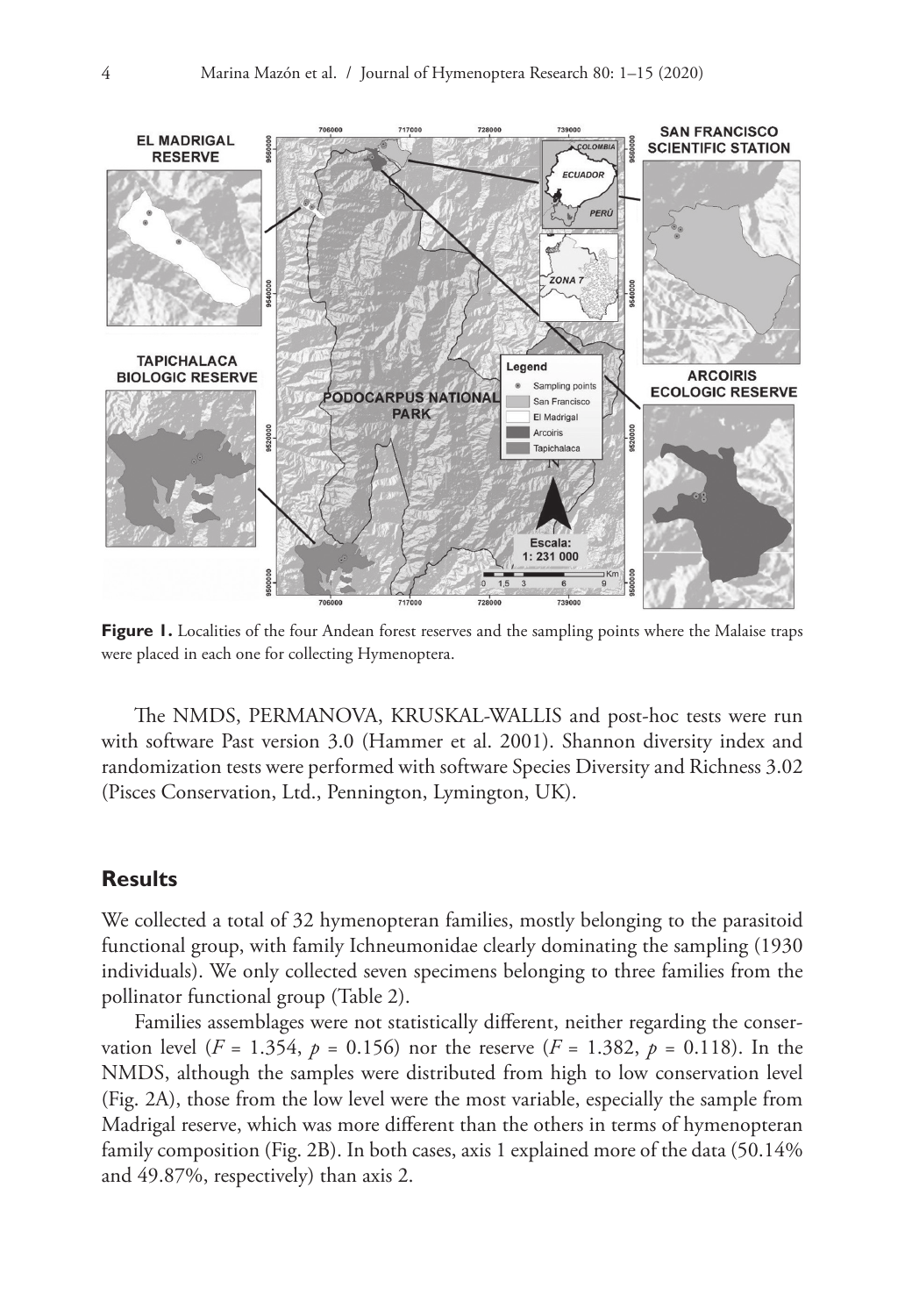| Reserve     | <b>Conservation level</b> | <b>Coordinates X</b> | <b>Coordinates Y</b> | Altitud (masl) |
|-------------|---------------------------|----------------------|----------------------|----------------|
| <b>ECSF</b> | high                      | $-79.077$            | $-3.973$             | ca 1870        |
|             | medium                    | $-79.078$            | $-3.975$             | ca 1860        |
|             | low                       | $-79.079$            | $-3.972$             | ca 1840        |
| Arcoíris    | high                      | $-79.095$            | $-3.988$             | ca 2160        |
|             | medium                    | $-79.093$            | $-3.988$             | ca 2160        |
|             | low                       | $-79.093$            | $-3.989$             | ca 2160        |
| Madrigal    | high                      | $-79.168$            | $-4.051$             | ca 2520        |
|             | medium                    | $-79.175$            | $-4.045$             | ca 2350        |
|             | low                       | $-79.176$            | $-4.047$             | ca 2400        |
| Tapichalaca | high                      | $-79.126$            | $-4.489$             | ca 2570        |
|             | medium                    | $-79.130$            | $-4.493$             | ca 2520        |
|             | low                       | $-79.126$            | $-4.490$             | ca 2620        |

Table 1. Location of trapping sites in the three conservation levels of the four Andean forest reserves.

Table 2. Abundances and functional groups of every collected hymenopteran family in the three conservation levels (high, medium and low) from the four Andean forest reserves in southern Ecuador. PRED = predators, HERB = herbivores, PAR = parasitoids, POL = pollinators.

| Family         | <b>Functional groups</b> |                | <b>ECSF</b>      |                  |                | <b>Arcoiris</b>  |                |                  | Madrigal                        |                |                | Tapichalaca    |              | Total          |
|----------------|--------------------------|----------------|------------------|------------------|----------------|------------------|----------------|------------------|---------------------------------|----------------|----------------|----------------|--------------|----------------|
|                |                          |                | high medium low  |                  |                | high medium low  |                |                  | high medium low high medium low |                |                |                |              |                |
| Pompilidae     | PRED                     | $\Omega$       | $\overline{0}$   | $\mathbf{0}$     | $\mathbf{1}$   | $\mathbf{0}$     | $\mathbf{0}$   | $\mathbf{0}$     | $\mathbf{0}$                    | $\theta$       | $\mathbf{1}$   | 5              | $\mathbf{1}$ | 8              |
| Sphecidae      | PRED                     | $\mathbf{0}$   | $\overline{0}$   | $\mathbf{0}$     | $\Omega$       | $\mathbf{0}$     | $\overline{0}$ | $\mathbf{0}$     | $\mathbf{0}$                    | $\mathbf{0}$   | $\overline{0}$ | $\mathbf{1}$   | $\mathbf{0}$ | $\mathbf{1}$   |
| Vespidae       | PRED                     | 1              | $\mathbf{0}$     | $\mathbf{0}$     | $\Omega$       | $\mathbf{1}$     | 4              | 1                | $\mathbf{1}$                    | $\mathbf{0}$   | $\mathbf{0}$   | 14             | 5            | 27             |
| Formicidae     | <b>PRED</b>              | 19             | 4                | $\overline{4}$   | 24             | $\overline{c}$   | $\mathbf{1}$   | 3                | $\mathbf{1}$                    | $\mathbf{0}$   | $\mathbf{0}$   | $\overline{c}$ | 3            | 65             |
| Pergidae       | <b>HERB</b>              | $\mathbf{0}$   | $\mathbf{0}$     | $\boldsymbol{0}$ | $\mathbf{0}$   | $\boldsymbol{0}$ | $\mathbf{0}$   | 4                | $\mathbf{0}$                    | $\mathbf{0}$   | 1              | 1              | $\mathbf{0}$ | 6              |
| Tenthredinidae | <b>HERB</b>              | $\Omega$       | $\mathbf{0}$     | $\mathbf{0}$     | $\overline{2}$ | $\mathbf{0}$     | $\mathbf{0}$   | 3                | $\mathbf{0}$                    | $\mathbf{0}$   | $\mathbf{1}$   | $\overline{2}$ | 4            | 12             |
| Xiphydriidae   | <b>HERB</b>              | $\Omega$       | $\Omega$         | $\mathbf{0}$     | $\overline{2}$ | $\mathbf{1}$     | $\overline{0}$ | $\Omega$         | $\mathbf{0}$                    | $\Omega$       | $\overline{c}$ | $\Omega$       | $\Omega$     | 5              |
| Bethylidae     | PAR                      | 10             | $\mathbf{0}$     | $\mathbf{0}$     | $\mathbf{1}$   | $\mathbf{0}$     | 1              | $\mathbf{1}$     | $\mathbf{1}$                    | $\mathbf{0}$   | $\overline{0}$ | $\mathbf{1}$   | 6            | 21             |
| Braconidae     | PAR                      | 167            | 9                | 12               | 60             | 15               | 6              | 134              | 25                              | $\overline{2}$ | 38             | 31             | 76           | 577            |
| Diapriidae     | PAR                      | 48             | 1                | $\mathbf{1}$     | 6              | $\mathbf{1}$     | 1              | 14               | 3                               | $\mathbf{0}$   | 6              | 17             | 36           | 134            |
| Dryinidae      | PAR                      | $\mathbf{0}$   | $\mathbf{1}$     | 1                | $\mathbf{0}$   | $\boldsymbol{0}$ | $\overline{0}$ | $\boldsymbol{0}$ | 1                               | $\mathbf{0}$   | $\overline{c}$ | 10             | 4            | 19             |
| Embolemidae    | PAR                      | 2              | $\mathbf{0}$     | $\mathbf{0}$     | $\mathbf{0}$   | $\mathbf{0}$     | $\mathbf{0}$   | $\mathbf{0}$     | $\mathbf{0}$                    | $\mathbf{0}$   | $\mathbf{0}$   | $\mathbf{0}$   | $\mathbf{0}$ | 2              |
| Eucharitidae   | PAR                      | $\mathbf{0}$   | $\mathbf{0}$     | $\mathbf{0}$     | $\mathbf{0}$   | $\mathbf{1}$     | $\mathbf{0}$   | $\mathbf{0}$     | $\mathbf{0}$                    | $\mathbf{0}$   | $\mathbf{0}$   | $\mathbf{0}$   | $\mathbf{0}$ | $\mathbf{1}$   |
| Eulophidae     | PAR                      | 5              | $\mathbf{0}$     | $\mathbf{0}$     | $\mathbf{0}$   | $\mathbf{0}$     | $\mathbf{0}$   | $\mathbf{1}$     | $\mathbf{0}$                    | $\mathbf{0}$   | $\mathbf{1}$   | 2              | 2            | 11             |
| Eupelmidae     | PAR                      | $\Omega$       | $\mathbf{1}$     | $\mathbf{1}$     | $\mathbf{0}$   | $\mathbf{0}$     | $\mathbf{0}$   | $\mathbf{0}$     | $\mathbf{0}$                    | $\Omega$       | $\mathbf{1}$   | $\mathbf{1}$   | $\theta$     | 4              |
| Eurytomidae    | PAR                      | 3              | $\mathbf{0}$     | $\mathbf{0}$     | $\mathbf{0}$   | $\boldsymbol{0}$ | $\mathbf{0}$   | $\mathbf{0}$     | $\mathbf{0}$                    | $\mathbf{0}$   | $\mathbf{0}$   | $\mathbf{0}$   | $\Omega$     | 3              |
| Evaniidae      | PAR                      | 25             | $\overline{2}$   | $\mathbf{0}$     | 14             | 4                | $\overline{c}$ | 11               | 3                               | $\Omega$       | $\mathbf{1}$   | 14             | 9            | 92             |
| Figitidae      | PAR                      | $\mathbf{1}$   | $\Omega$         | $\mathbf{0}$     | $\overline{2}$ | $\mathbf{0}$     | $\mathbf{0}$   | 3                | $\overline{0}$                  | $\mathbf{0}$   | $\overline{4}$ | $\overline{2}$ | 5            | 17             |
| Ichneumonidae  | PAR                      | 300            | 33               | 6                | 188            | 72               | 23             | 248              | 101                             | 6              | 195            | 233            | 401          | 1930           |
| Liopteridae    | PAR                      | $\mathbf{0}$   | $\mathbf{0}$     | $\mathbf{0}$     | $\mathbf{0}$   | $\mathbf{0}$     | $\mathbf{0}$   | $\mathbf{0}$     | $\mathbf{0}$                    | $\mathbf{0}$   | $\mathbf{0}$   | 2              | $\mathbf{0}$ | 2              |
| Mutillidae     | PAR                      | 5              | $\mathbf{0}$     | $\mathbf{0}$     | $\mathbf{0}$   | $\mathbf{0}$     | $\mathbf{0}$   | $\mathbf{0}$     | $\mathbf{0}$                    | $\mathbf{0}$   | $\mathbf{0}$   | $\mathbf{0}$   | $\Omega$     | 5              |
| Mymaridae      | PAR                      | $\theta$       | $\mathbf{0}$     | $\mathbf{0}$     | $\Omega$       | $\mathbf{0}$     | $\mathbf{0}$   | $\mathbf{0}$     | $\mathbf{0}$                    | $\overline{0}$ | $\overline{0}$ | $\mathbf{0}$   | 1            | $\mathbf{1}$   |
| Orussidae      | PAR                      | $\theta$       | $\Omega$         | $\mathbf{0}$     | $\Omega$       | $\mathbf{1}$     | $\overline{0}$ | $\mathbf{0}$     | $\mathbf{1}$                    | $\mathbf{0}$   | $\overline{2}$ | $\mathbf{1}$   | $\theta$     | 5              |
| Perilampidae   | PAR                      | 3              | $\mathbf{0}$     | $\mathbf{0}$     | $\mathbf{0}$   | $\mathbf{0}$     | $\mathbf{0}$   | 1                | $\mathbf{0}$                    | $\mathbf{0}$   | $\overline{0}$ | $\overline{0}$ | $\mathbf{0}$ | $\overline{4}$ |
| Platygastridae | PAR                      | 13             | $\overline{c}$   | $\overline{2}$   | 5              | $\mathbf{0}$     | $\mathbf{0}$   | 3                | $\mathbf{0}$                    | $\mathbf{0}$   | 5              | 6              | 8            | 44             |
| Proctotrupidae | PAR                      | $\overline{c}$ | $\mathbf{0}$     | $\mathbf{0}$     | $\mathbf{0}$   | 3                | $\mathbf{0}$   | $\mathbf{0}$     | $\mathbf{0}$                    | $\mathbf{0}$   | $\overline{c}$ | 1              | 2            | 10             |
| Pteromalidae   | PAR                      | 6              | $\mathbf{0}$     | $\mathbf{0}$     | 2              | $\mathbf{0}$     | $\mathbf{0}$   | $\mathbf{1}$     | $\mathbf{0}$                    | $\mathbf{0}$   | $\overline{0}$ | 6              | $\mathbf{0}$ | 16             |
| Sapygidae      | PAR                      | $\mathbf{1}$   | $\mathbf{0}$     | $\mathbf{0}$     | 1              | 4                | $\mathbf{1}$   | $\mathbf{0}$     | $\mathbf{1}$                    | $\Omega$       | $\theta$       | $\mathbf{1}$   | $\Omega$     | 9              |
| Tiphiidae      | PAR                      | 5              | $\overline{0}$   | $\mathbf{0}$     | $\mathbf{0}$   | $\mathbf{0}$     | $\overline{0}$ | $\mathbf{0}$     | 3                               | $\mathbf{0}$   | $\overline{0}$ | 12             | 3            | 23             |
| Agaonidae      | POL                      | $\mathbf{0}$   | $\boldsymbol{0}$ | $\mathbf{0}$     | 1              | $\mathbf{0}$     | $\mathbf{0}$   | $\boldsymbol{0}$ | $\mathbf{0}$                    | $\mathbf{0}$   | $\overline{0}$ | $\mathbf{0}$   | $\Omega$     | 1              |
| Apidae         | POL                      | $\mathbf{0}$   | $\mathbf{1}$     | $\mathbf{1}$     | $\Omega$       | $\mathbf{0}$     | 1              | $\Omega$         | $\mathbf{0}$                    | $\Omega$       | $\theta$       | $\Omega$       | $\mathbf{1}$ | 4              |
| Halictidae     | POL                      | $\mathbf{0}$   | $\mathbf{0}$     | $\mathbf{0}$     | 1              | $\mathbf{0}$     | $\mathbf{0}$   | $\mathbf{0}$     | $\mathbf{0}$                    | $\mathbf{0}$   | $\mathbf{0}$   | 2              | $\mathbf{0}$ | 3              |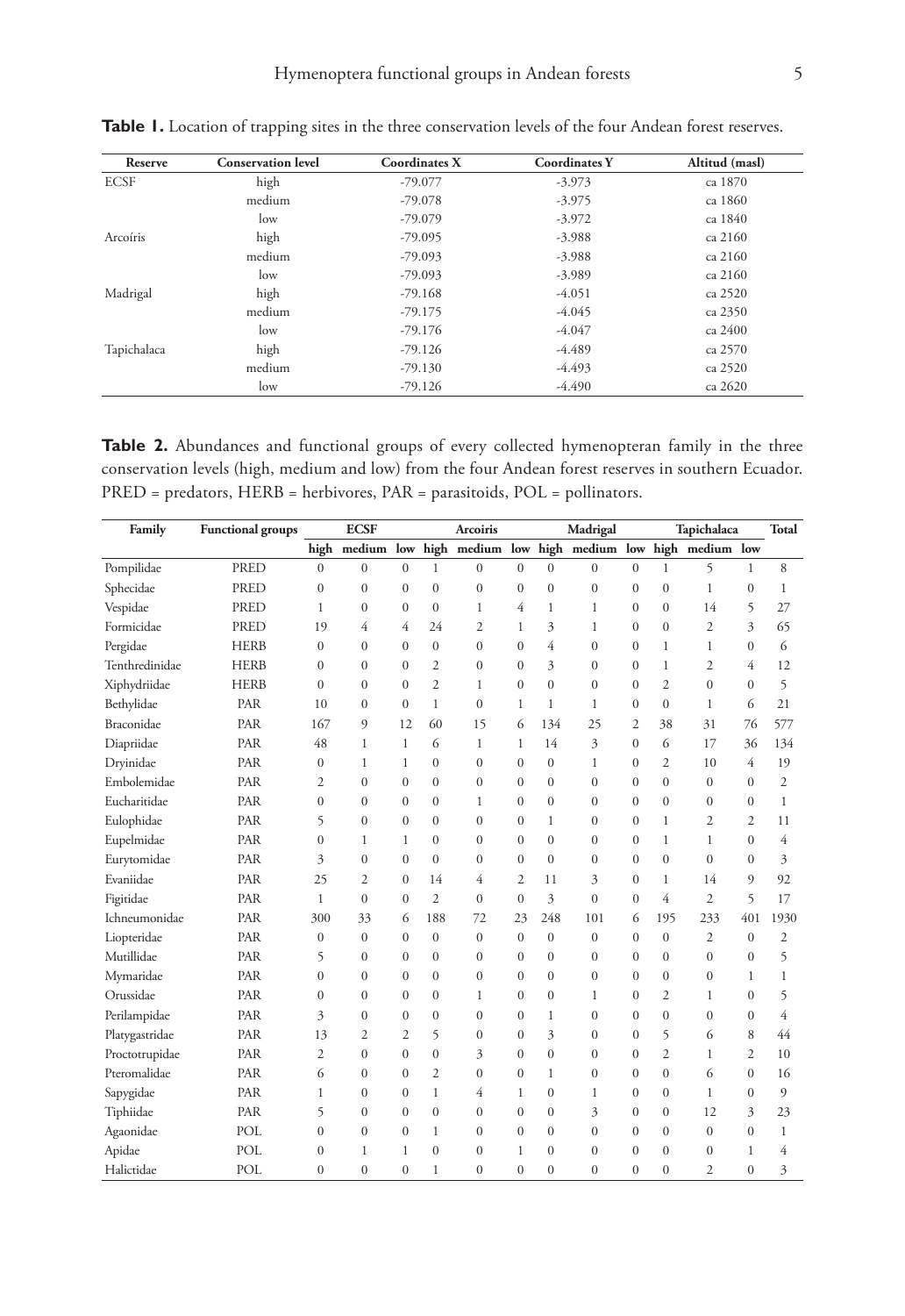

**Figure 2.** NMDS plots for hymenopteran families assemblages grouped by conservation level (**A**) and by reserve (**B**). Samples from the same group are gathered by convex hulls.

When comparing mean abundance and total richness of every functional group with the conservation levels no significant differences were found either (Table 3).

Regarding functional diversity, no significant results were obtained in the KRUSKAL-WALLIS test ( $H = 0.3462$ ,  $p = 0.841$ ). However, when treating every reserve independently, permutational tests gave very different results in the four reserves (Fig. 3). Surprisingly, functional diversity was significantly higher in the more perturbed areas in ECSF and Arcoiris. However, diversity in the areas under restoration (i.e., medium conservation level) was more similar to those in the conserved areas than in the highly perturbed ones.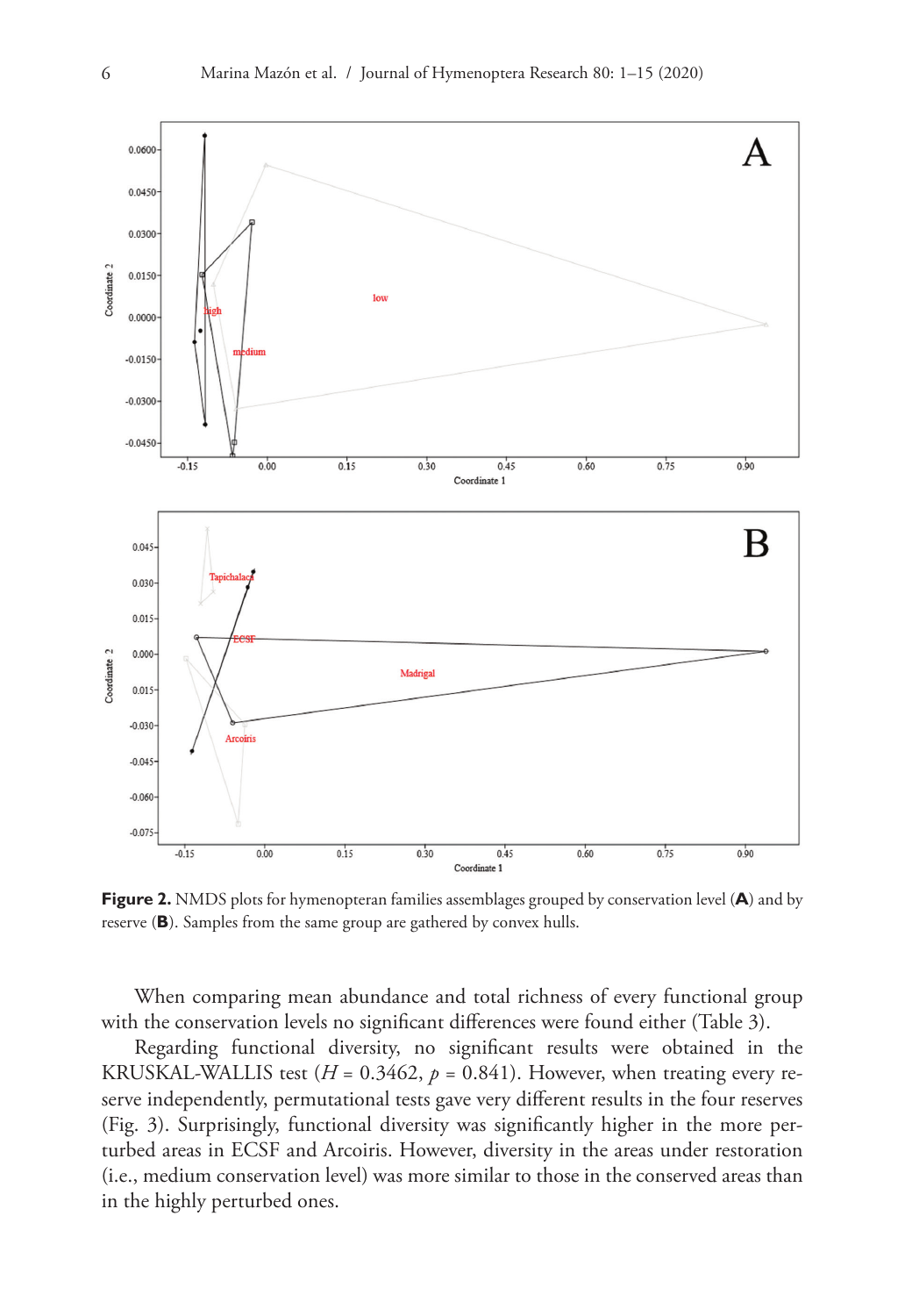**Table 3.** Results from Kruskal-Wallis test (H) and p-value (p) when comparing number of families (S) and number of individuals (Ab) from all Hymenoptera and every functional group (PRED = predators, HERB = herbivores, PAR = parasitoids, POL = pollinators) in the three conservation levels of Andean forests.

|                      | H     | p     |
|----------------------|-------|-------|
| S_total Hymenoptera  | 3.298 | 0.19  |
| Ab_total Hymenoptera | 3.962 | 0.138 |
| S PRED               | 0.183 | 0.903 |
| Ab PRED              | 0.269 | 0.872 |
| S HERB               | 3.010 | 0.174 |
| Ab HERB              | 3.151 | 0.207 |
| S_PAR                | 3.537 | 0.171 |
| Ab_PAR               | 3.962 | 0.138 |
| S_POL                | 0.644 | 0.671 |
| Ab POL               | 0.5   | 0.74  |



Figure 3. Mean values of Shannon index for functional diversity of Hymenoptera collected in the three conservation levels (high, medium, low) from the four reserves of Andean forests. Vertical bars denote 95% confidence intervals. Different letters indicate statistically significant differences.

# **Discussion**

In the present research we found 32 hymenopteran families, which represents 36.31% of Neotropical families (Fernández and Sharkey 2006). Ichneumonidae and Braconidae were the most abundant, which are usually amongst the main hymenopteran families collected by Malaise trap in many ecosystems, as in preserved sandbanks (Oliveira et al. 2009), open pastures (Castiglioni et al. 2017) or cacao plantations (Mazón 2016). The high abundance of these two families is also reflected in the dominance registered for parasitoid functional groups. Actually, parasitoids are the most abundant and diverse hymenopteran group (Fernández and Sharkey 2006) and are able to adapt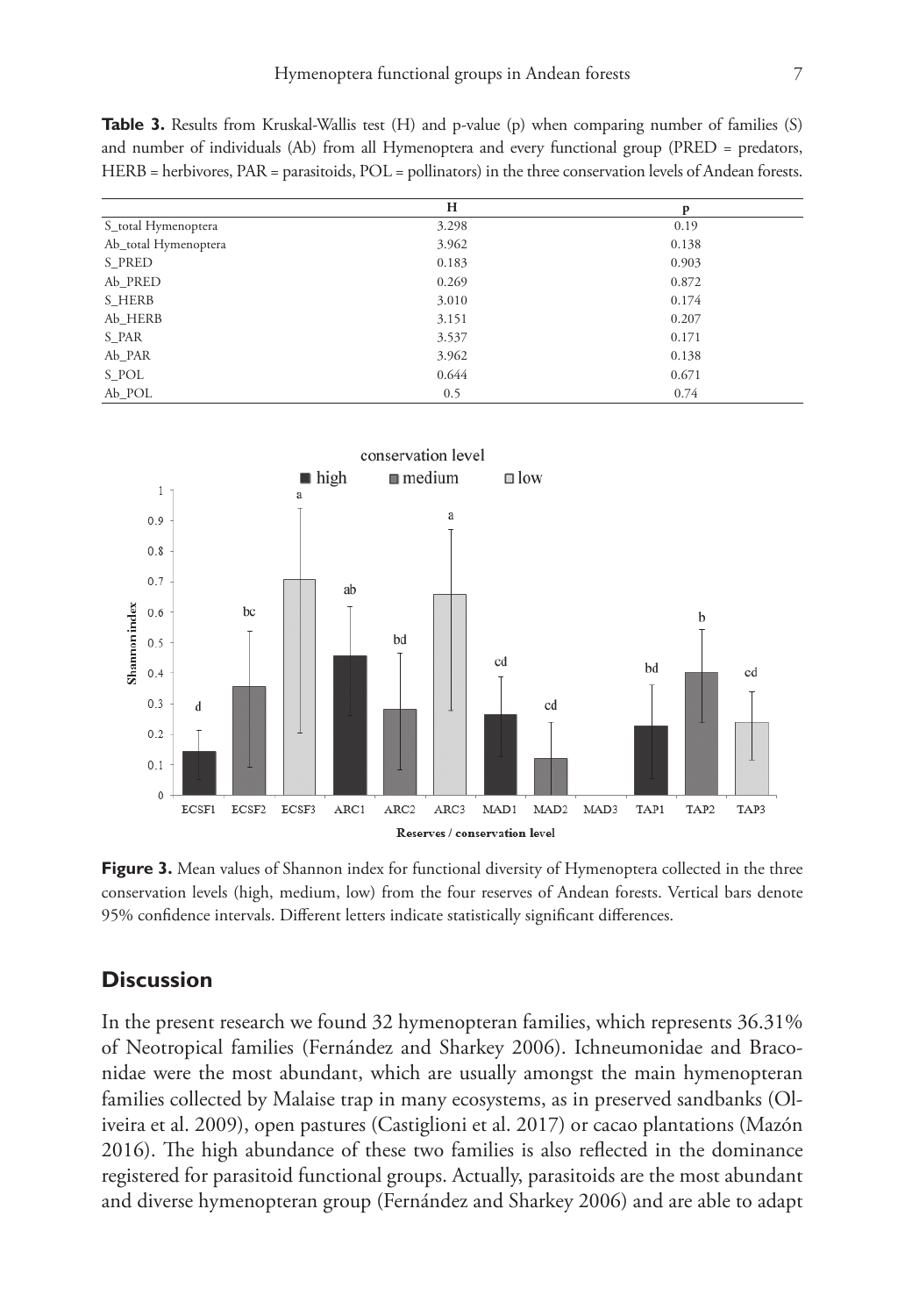to different environmental conditions, with a rather wide range of potential hosts (Santos and Quicke 2011).

However, the low occurrence of hymenopteran pollinators was unexpected. Bees are abundant in Andes even above 2500 masl (Gonzalez and Engel 2004), and at least 51 bee species have been recorded from Southern Ecuador (Rasmussen 2004). Since one of the main factors limiting bee nesting is high humidity (Michener 2007; Reyes-Novelo et al. 2009), the season when sampling was done may have influenced these results. Furthermore, Malaise traps may not be the most appropriate sampling method for bees. Although showed as highly effective for parasitoids (Mazón and Bordera 2008) and aculeates in general (Volpato et al. 2020), with some reported bias either towards males (Aguiar and Santos 2010) or females (Mazón et al. 2020), scent-baited traps or entomological nets seem to work better for bees (Santos Júnior et al. 2014; Ferronato et al. 2018; Alvarenga et al. 2020). Other sampling methods should be used to complement Malaise traps, especially when time for field work is brief (McGravy et al. 2016; Saunders and Ward 2018). Sampling should also include different weather seasons in order to have a better representation of all Hymenoptera families and to clarify if bees have reduced populations in these forests.

No differences among conservation levels were found. Restoration may favour the presence of wild bees (Araújo et al. 2018; Taki et al. 2018; Alvarenga et al. 2020) and parasitoids (Marrec et al. 2018), but some hymenopteran assemblages from restored areas may be functionally similar to those from forests (Montoya-Pfeiffer et al. 2020), and their diversity has been found to be lower in forests compared to more open areas (Pardo and Gonzalez 2007). Therefore, it seems that, even when the areas labeled as low conservation presented a high degree of perturbation, being embedded into a preserved area matrix helped to increase diversity in these areas, since the hymenopteran diversity is positively affected by the proximity to forest (Banks et al. 2013). Furthermore, not all types of forest restoration will equally favour Hymenopterans, with ecological restoration, as applied in all the studied reserves, being more effective than monoculture tree plantations (de Araújo et al. 2019). This indicates that ecological restoration in these areas has a positive effect on hymenopteran diversity, and the more disturbed areas within the reserve matrix do not significantly impact these assemblages, at least at family level.

Another aspect that may have masked the effect of conservation level on Hymenoptera richness and abundance are the altitudinal differences amongst some of the reserves. Parasitoids (van Noort 2004; Veijalainen et al. 2014; Hall et al. 2015), wasps and bees (Perillo et al. 2017; Widhiono et al. 2017) and ants (Guerrero and Sarmiento 2010; Burwell and Nakamura 2011) have been found to be sensitive to altitude in tropical and subtropical ecosystems. However, to see more clearly how Hymenoptera are responding to both altitude and conservation level it would be necessary to use lower taxa. Higher taxa have been used as surrogates for species to assess biodiversity in highly species-rich ecosystems or when sampling time is limited. For this purpose, genus (Derraik et al. 2010; Vieira et al. 2012) or subfamily level (Mazón 2016) have proved to be useful surrogates in Hymenoptera. Although family level may not be such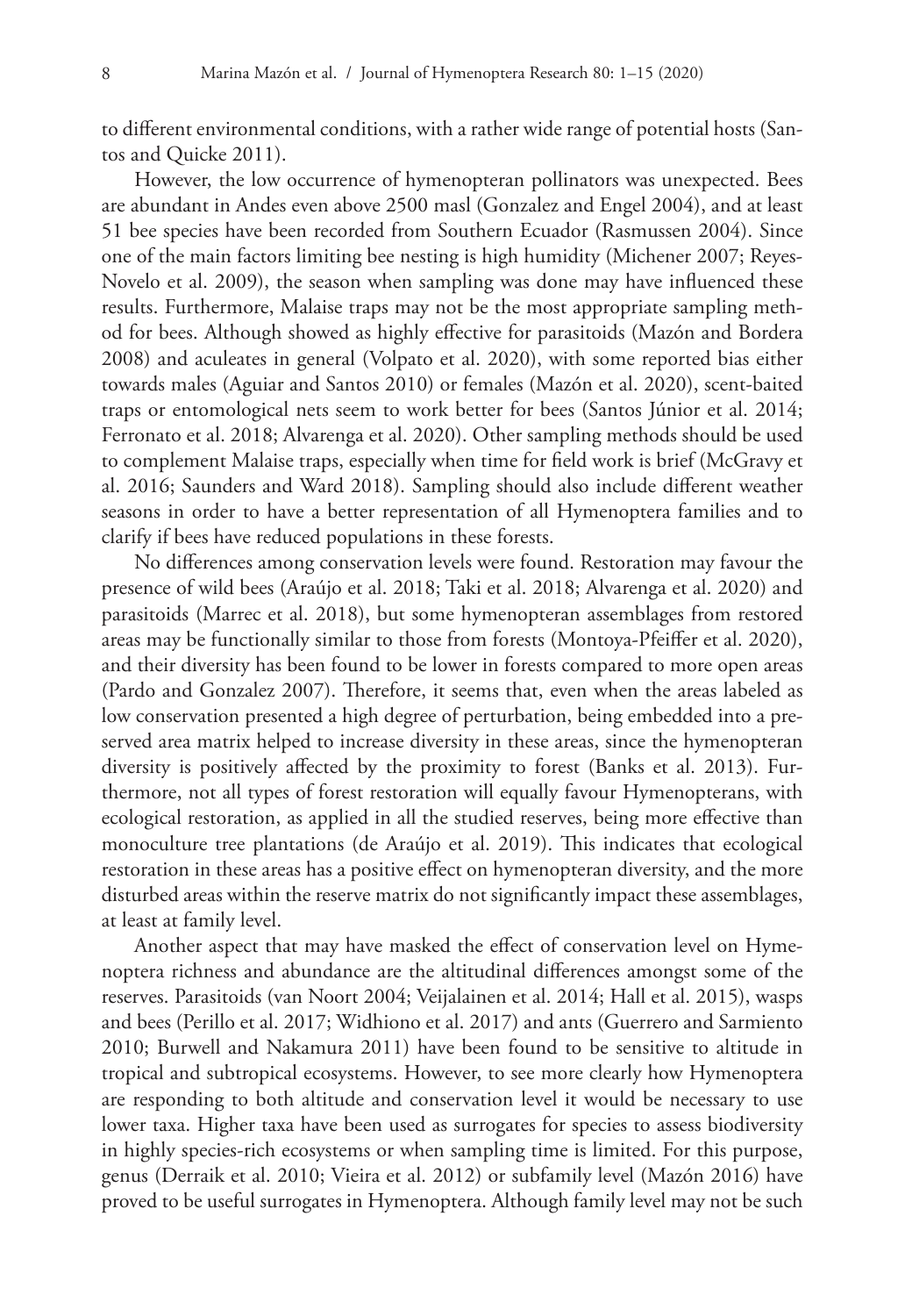a good surrogate for species diversity than other lower taxonomic levels (Balmford et al. 1996), it can provide important ecological information, especially when grouped into functional groups (Bragança et al. 1998).

When looking at assemblage composition, samples were grouped according to conservation level rather than to reserves, although samples were very separated one from another, showing that assemblages, even in the same conservation level, were highly variable. The type of disturbance may be influencing these results, since it will affect the way the ecosystem responds to it (Jones and Schmitz 2009; Pandit et al. 2018), and therefore insect communities will also change accordingly. However, that variable was not considered in this study, so it is difficult to draw those conclusions. On the other hand, most of the assemblages from conserved areas were very similar amongst themselves except for the Tapichalaca reserve, that was clearly separate from the others, indicating the Andes may be acting as an ecological barrier for these insects, even at a local scale.

Regarding overall functional diversity, it was significantly higher in the low conservation areas of two reserves. Although it can not be seen as a consistent pattern, open areas may serve as corridors for insects (Mazón and Bordera 2014; Gutiérrez-Chacón et al. 2020) connecting well-conserved forests, and therefore these more disturbed areas would have more diverse assemblages. Also, by being embedded in a conserved matrix, these areas may be acting as ecotones, which may harbor a higher diversity of Hymenoptera than the forests, as seen for ants (Coelho and Ribeiro 2006), bees (Polatto and Alves 2020; Theodorou et al. 2020) and parasitoids (Rossetti et al. 2013). However, the occurrence of insects in these ecotones would be limited by some traits as the presence of trees (especially for nesting bees and wasps, Polatto and Alves 2020) or the dispersal ability of each species (Hamm and Drossel 2017), therefore functional diversity based on the genus or species level, with more detailed functional groups, would provide a better information.

Ecological restoration is an effective way to recover the structure and function of ecosystems, but comprehensive monitoring should be carried out in order to investigate if its functions are becoming similar to those from a healthy well conserved reference ecosystem. Here we show promising results for parasitoid wasps, but not so for bees. It would be interesting to see what happens when identification goes to genus or species level, and whether trends observed for families are persisting for these lower taxonomic levels.

### **Acknowledgements**

We would like to express our gratitude to the staff in every reserve that helped us with the permissions and facilities: Hugo Tapia (Madrigal Reserve), Joerg Zeilinger (ECSF), Arturo Jiménez (Arcoíris Reserve and Foundation), and Michael Möens and Jocotoco Foundation's staff (Tapichalaca Reserve). Also, we would like to acknowledge all the colleagues and students that helped us in the field trips, as well as to Ángel Benítez (UTPL, Ecuador), John Latke (Universidade Federal do Paraná, Brazil)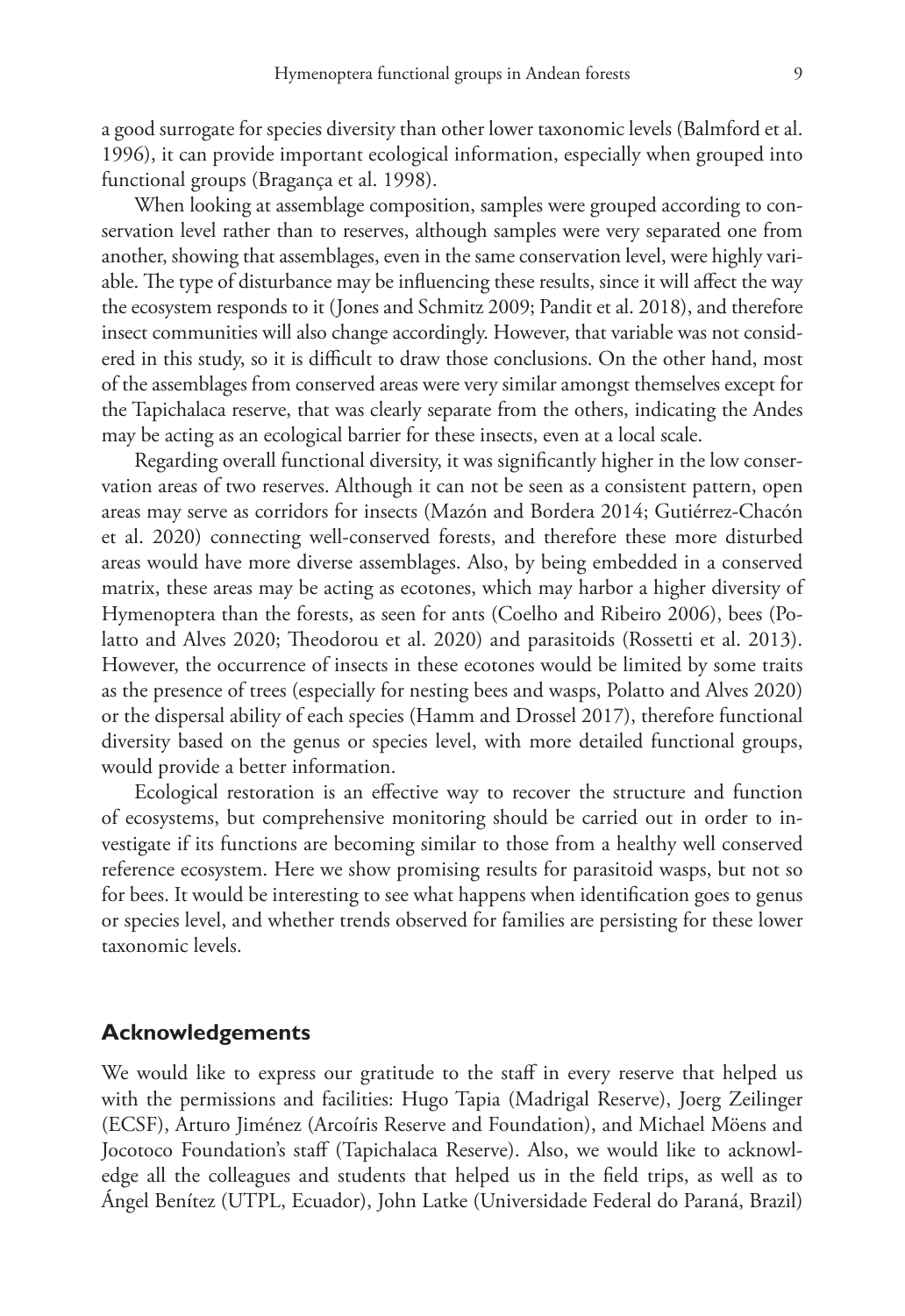and Michael Wilson (National Museum Wales, UK) for their valuable comments on the manuscript. This research was supported by the Prometeo Project of Secretaría de Educación Superior, Ciencia, Tecnología e Innovación from Ecuador, and the project DI-10-FARNR (2018–2019) from Universidad Nacional de Loja, Ecuador. Samplings were done under MAE permissions 011-2014-IC-FLO-DPL-MA and 013-2018-IC-FLO-FAU-DPAZCH-UPN-VS/MA.

# **References**

- Aguiar AP, Santos BF (2010) Discovery of potent, unsuspected sampling disparities for malaise and Möricke traps, as shown for Neotropical Cryptini (Hymenoptera, Ichneumonidae). Journal of Insect Conservation 14: 199–206.<https://doi.org/10.1007/s10841-009-9246-x>
- Albrecht M, Duelli P, Schmid B, Müller CB (2007) Interaction diversity within quantified insect food webs in restored and adjacent intensively managed meadows. Journal of Animal Ecology 76: 1015–1025. <https://doi.org/10.1111/j.1365-2656.2007.01264.x>
- Alvarenga AS, Silveira FA, Júnior JES, Novais SMA, Quesada M, Neves FS (2020) Vegetation composition and structure determine wild bee communities in a tropical dry forest. Journal of Insect Conservation 24: 487–498. <https://doi.org/10.1007/s10841-020-00231-5>
- Araújo GJ, Monteiro GF, Messias MCTB, Antonini Y (2018) Restore it, and they will come: trap-nesting bee and wasp communities (Hymenoptera: Aculeata) are recovered by restoration of riparian forests. Journal of Insect Conservation 22(2): 245–256.
- Balmford A, Green MJB, Murray MG (1996) Using higher-taxon richness as a surrogate for species richness: I. Regional tests. Proceedings of the Royal Society London 263: 1267–1274. <https://doi.org/10.1098/rspb.1996.0186>
- Banks JE, Hannon L, Hanson P, Dietsch T, Castro S, Urena N, Chandler M (2013) Effects of proximity to forest habitat on hymenoptera diversity in a Costa Rican coffee agroecosystem. The Pan-Pacific Entomologist 89(1): 60–68. <https://doi.org/10.3956/2012-28.1>
- Barbieri Junior CA, Penteado-Dias AM (2012) Braconidae (Hymenoptera) fauna in native, degraded and restoration areas of the Vale do Paraíba, Sao Paulo state, Brazil. Brazilian Journal of Biology 72: 305–310.<https://doi.org/10.1590/S1519-69842012000200011>
- Bragança MAL, Zanuncio JC, Picanço M, Laranjeiro AJ (1998) Effects of environmental heterogeneity on Lepidoptera and Hymenoptera populations in Eucalyptus plantations in Brazil. Forest Ecology and Management 103: 287–292. [https://doi.org/10.1016/S0378-](https://doi.org/10.1016/S0378-1127(97)00226-0) [1127\(97\)00226-0](https://doi.org/10.1016/S0378-1127(97)00226-0)
- Bravo E (2014) La Biodiversidad en el Ecuador. Universidad Politécnica Salesiana. Cuenca, Ecuador.
- Bullock JM, Aronson J, Newton AC, Pywell RF, Rey-Benayas JM (2011) Restoration of ecosystem services and biodiversity: conflicts and opportunities. Trends in Ecology & Evolution 26(10): 541–549. <https://doi.org/10.1016/j.tree.2011.06.011>
- Burwell CJ, Nakamura A (2011) Distribution of ant species along an altitudinal transect in continuous rainforest in subtropical Queensland, Australia. Memoirs of the Queensland Museum 55(2): 391–411.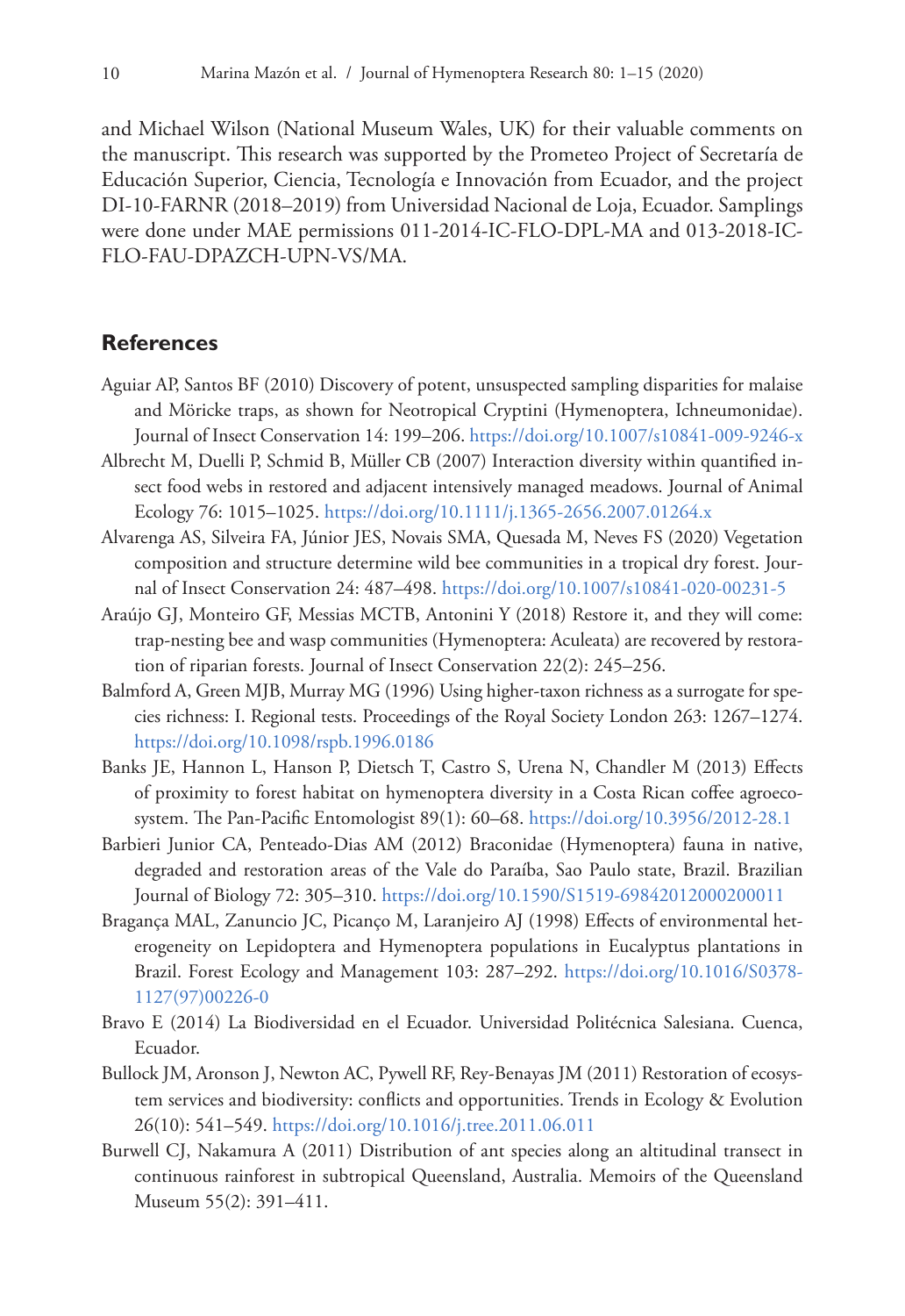- Camelo OJ, Urrego LE, Orrego SA (2017) Environmental and socioeconomic drivers of woody vegetation recovery in human-modified landscape in the Rio Grande Basin (Colombian Andes). Restoration Ecology 25(6): 912–921.<https://doi.org/10.1111/rec.12514>
- Castiglioni E, Perioto NW, Lara IRL, Burla JP, Arbulo N, Aldabe J (2017) Análisis de esfuerzo de muestreo de himenópteros parasitoides en tres ambientes del este uruguayo. Innotec 13: 98–105.<https://doi.org/10.26461/13.10>
- Coelho IR, Ribeiro SP (2006) Environment heterogeneity and seasonal effects in ground-dwelling ant (Hymenoptera: Formicidae) assemblages in the Parque Estadual do Rio Doce, MG, Brazil. Neotropical Entomology 35: 19–29. [https://doi.org/10.1590/S1519-](https://doi.org/10.1590/S1519-566X2006000100004) [566X2006000100004](https://doi.org/10.1590/S1519-566X2006000100004)
- De Araújo GJ, Storck-Tonon D, Izzo TJ (2019) Is planting trees enough? The effect of different types of reforestation on the offspring of *Trypoxylon* (*Trypargillum*) lactitarse (Hymenoptera: Crabronidae) in the Southern Amazon. Neotropical Entomology 48: 572–582. <https://doi.org/10.1007/s13744-019-00682-9>
- De Groot R, Brander L, van der Ploeg S, Costanza R, Bernard F, Braat L, Christie M, Crossman N, Ghermandi A, Hein L, Hussain H, Kumar P, McVittie A, Portela R, Rodriguez LC, ten Brink P, van Beukering P (2012) Global estimates of the value of ecosystems and their services in monetary units. Ecosystem Services 1(1): 50–61. [https://doi.org/10.1016/j.](https://doi.org/10.1016/j.ecoser.2012.07.005) [ecoser.2012.07.005](https://doi.org/10.1016/j.ecoser.2012.07.005)
- De Sassi C, Tylianakis JM (2012) Climate change disproportionately increases herbivore over plant or parasitoid biomass. PLoS ONE 7(7): e40557. [https://doi.org/10.1371/journal.](https://doi.org/10.1371/journal.pone.0040557) [pone.0040557](https://doi.org/10.1371/journal.pone.0040557)
- Derraik JGB, Closs GP, Dickinson KJM (2010) Morphospecies and taxonomic species comparison for Hymenoptera. Journal of Insect Science 10: 108. [https://doi.](https://doi.org/10.1673/031.010.10801) [org/10.1673/031.010.10801](https://doi.org/10.1673/031.010.10801)
- Fadrique B, Báez S, Duque A, Malizia A, Blundo C, Carilla J, Osinaga-Acosta O, Malizia L, Silman M, Farfán-Ríos W, Malhi Y, Young KR, Cuesta F, Homeier J, Peralvo M, Pinto E, Jadan O, Aguirre N, Aguirre Z, Feeley KJ (2018) Widespread but heterogeneous responses of Andean forests to climate change. Nature 564: 207–212. [https://doi.org/10.1038/](https://doi.org/10.1038/s41586-018-0715-9) [s41586-018-0715-9](https://doi.org/10.1038/s41586-018-0715-9)
- Fernández F, Sharkey MJ (2006) Introducción a los Hymenoptera de la región neotropical. Sociedad Colombiana de Entomología y Universidad Nacional de Colombia, Bogotá D.C., 894 pp.
- Ferronato MCF, Giangarelli DC, Mazzaro D, Uemura N, Sofia SH (2018) Orchid bee (Apidae: Euglossini) communities in Atlantic forest remnants and restored areas in Paraná state, Brazil. Neotropical Entomology 47: 352–361. <https://doi.org/10.1007/s13744-017-0530-2>
- Gonzalez VH, Engel MS (2004) The Tropical Andean bee fauna (Insecta: Hymenoptera: Apoidea), with examples from Colombia. Entomologische Abhandlungen 62(1): 65–75.
- Griffin J, Byrnes J, Cardinale B (2013) Effects of predator richness on prey suppression: a metaanalysis. Ecology 94: 2180–2187. <https://doi.org/10.1890/13-0179.1>
- Guerrero RJ, Sarmiento CE (2010) Distribución altitudinal de hormigas (Hymenoptera, Formicidae) en la vertiente noroccidental de la Sierra Nevada de Santa Marta (Colombia). Acta Zoológica Mexicana 26(2): 279–302.<https://doi.org/10.21829/azm.2010.262699>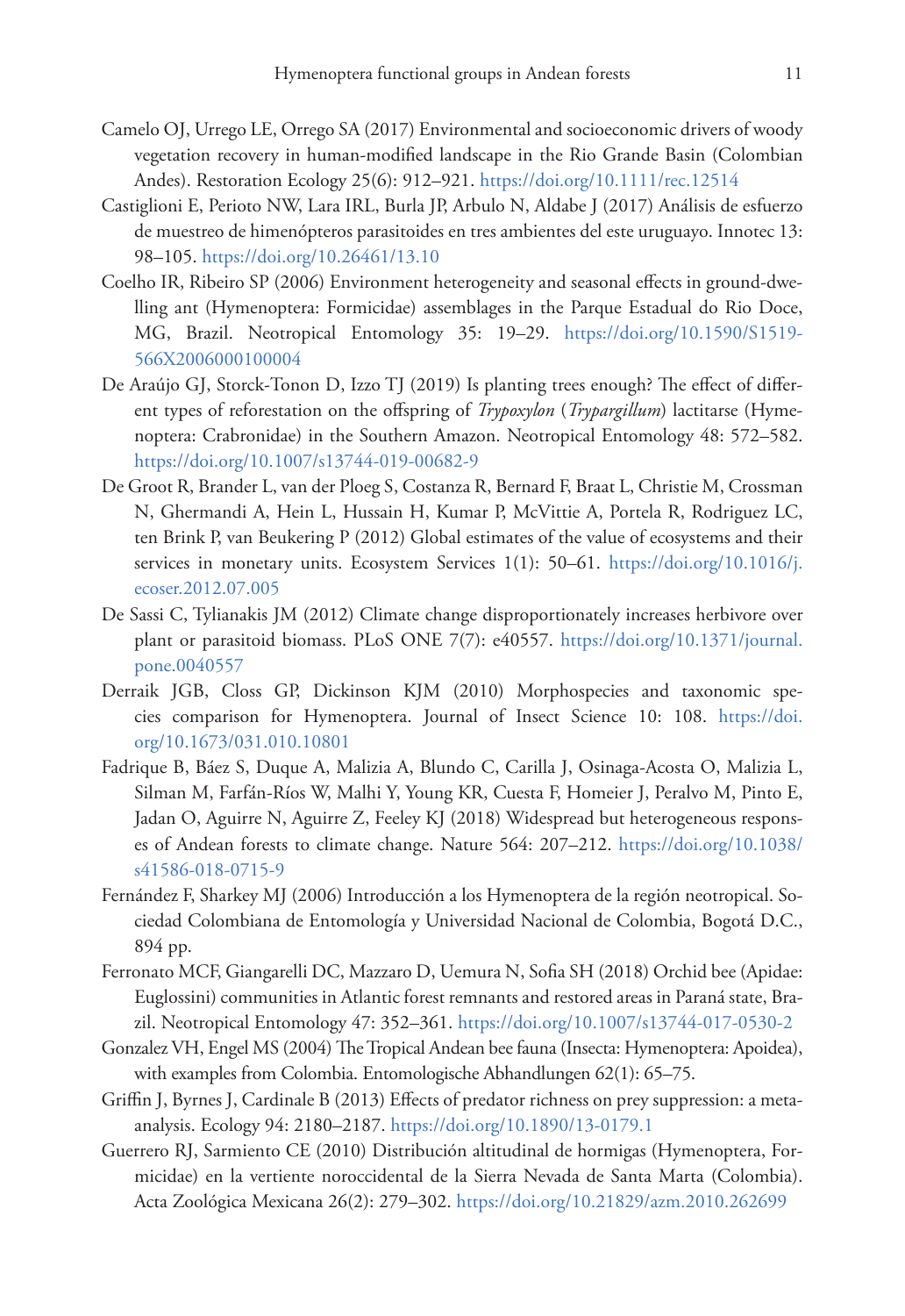- Gutiérrez-Chacón C, Valderrama-A C, Klein A-M (2020) Biological corridors as important habitat structures for maintaning bees in a tropical fragmented landscape. Journal of Insect Conservation 24(1): 187–197.<https://doi.org/10.1007/s10841-019-00205-2>
- Hall CR, Burwell CJ, Nakamura A, Kitching RL (2015) Altitudinal variation of parasitic Hymenoptera assemblages in Australian subtropical rainforest. Austral Entomology 54(3): 246–258.<https://doi.org/10.1111/aen.12114>
- Hamm M, Drossel B (2017) Habitat heterogeneity hypothesis and edge effects in model metacommunities. Journal of Theoretical Biology 426: 40–48. [https://doi.org/10.1016/j.](https://doi.org/10.1016/j.jtbi.2017.05.022) [jtbi.2017.05.022](https://doi.org/10.1016/j.jtbi.2017.05.022)
- Hammer O, Harper DAT, Ryan PD (2001) Past: Paleontological Statistics software package for education and data analysis. Palaeontologia Electronica 4(1): 1–9.
- Jones HP, Schmitz OJ (2009) Rapid recovery of damaged ecosystems. PLoS ONE 4(5): e5653. <https://doi.org/10.1371/journal.pone.0005653>
- Kattan G (2017) Bosques Andinos y Subandinos del Departamento del Valle del Cauca, Colombia. Programa Colombia de Wildlife Conservation Society. Santiago de Cali, Valle del Cauca, Colombia.
- Loreau M, Naeem S, Inchausti P, Bengtsson J, Grime JP, Hector A, Hooper DU, Huston MA, Raffaelli D, Schmid B, Tilman D, Wardle DA (2001) Biodiversity and ecosystem functioning: current knowledge and future challenges. Science 294: 804–808. [https://doi.](https://doi.org/10.1126/science.1064088) [org/10.1126/science.1064088](https://doi.org/10.1126/science.1064088)
- Maeto K, Noerdjito WA, Belokobylskij SA, Fukuyama K (2008) Recovery of species diversity and composition of braconid parasitic wasps after reforestation of degraded grasslands in lowland East Kalimantan. Journal of Insect Conservation 13: 245–257. [https://doi.](https://doi.org/10.1007/s10841-008-9164-3) [org/10.1007/s10841-008-9164-3](https://doi.org/10.1007/s10841-008-9164-3)
- Marrec R, Pontbriand-Paré O, Legault S, James PMA (2018) Spatiotemporal variation in drivers of parasitoid metacommunity structure in continuous forest landscapes. Ecosphere 9(1): e02075. <https://doi.org/10.1002/ecs2.2075>
- Mathez-Stiefel S-L, Peralvo M, Báez S (2017) Hacia la conservación y la gobernanza sostenible de los paisajes de bosques andinos: Una agenda de investigación. Programa Bosques Andinos de la Agencia Suiza para el Desarrollo y la Cooperación - COSUDE, CONDESAN, Helvetas Swiss Intercooperation, CDE - University of Bern.
- Mazón M (2016) Taking shortcuts to measure species diversity: parasitoid Hymenoptera subfamilies as surrogates of species richness. Biodivers Conserv 25: 67–76. [https://doi.](https://doi.org/10.1007/s10531-015-1029-y) [org/10.1007/s10531-015-1029-y](https://doi.org/10.1007/s10531-015-1029-y)
- Mazón M, Aguirre N, Echeverría C, Aronson J (2019) Monitoring attributes for ecological restoration in Latin America and the Caribbean region. Rest Ecol 27(5): 992–999. [https://](https://doi.org/10.1111/rec.12986) [doi.org/10.1111/rec.12986](https://doi.org/10.1111/rec.12986)
- Mazón M, Bordera S (2008) Effectiveness of two sampling methods used for collecting Ichneumonidae (Hymenoptera) in Cabañeros National Park (Spain). European Journal of Entomology 105: 879–888. <https://doi.org/10.14411/eje.2008.116>
- Mazón M, Bordera S (2014) Diversity of Ichneumonidae (Insecta: Hymenoptera) in a protected area of Central Spain: what are we protecting? Insect Conserv Diver 7(5): 432–452. <https://doi.org/10.1111/icad.12067>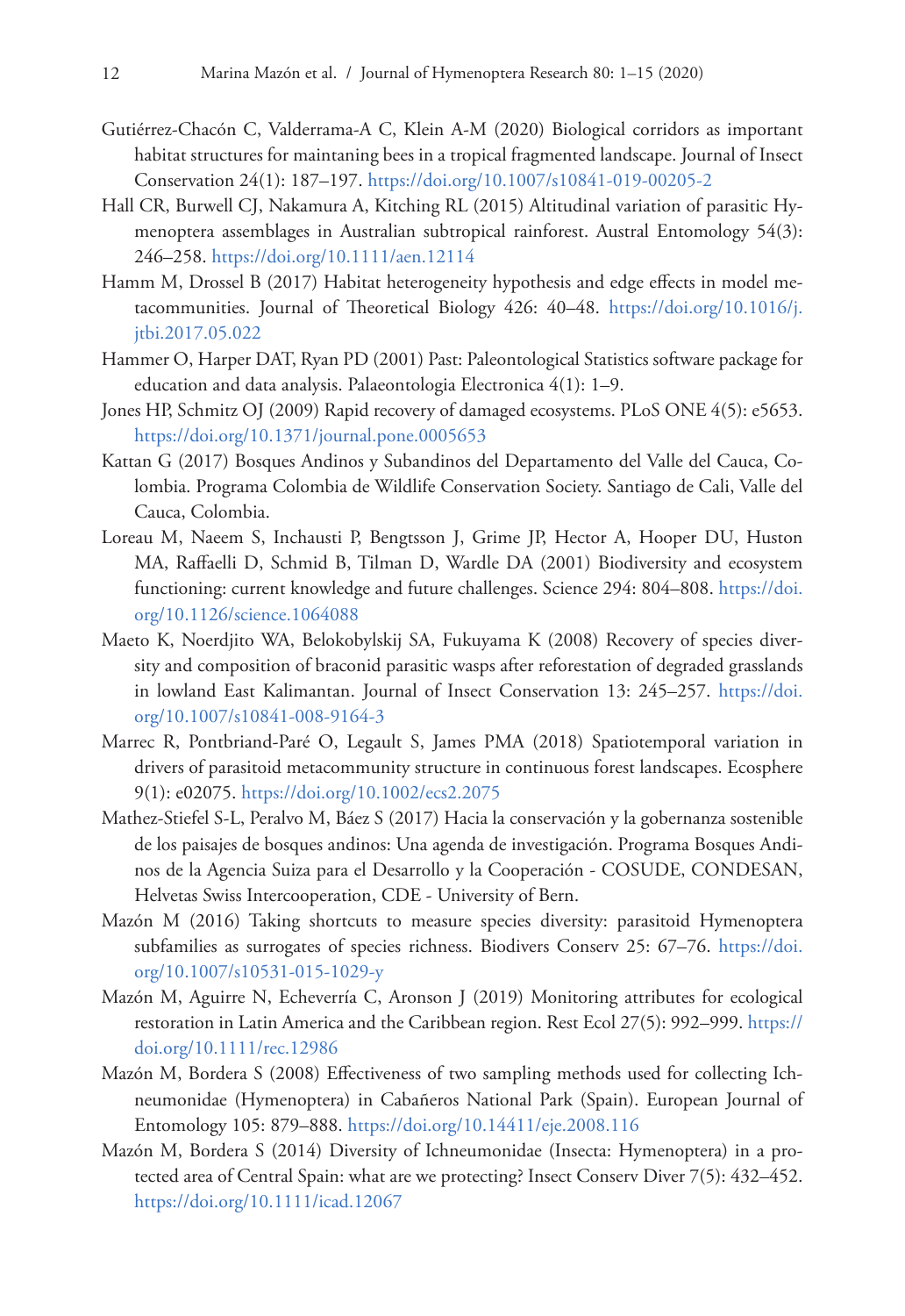- Mazón M, Núñez-Penichet C, Cobos ME (2020) Relationship between body mass and forewing length in Neotropical Ichneumonidae (Insecta: Hymenoptera). Neotropical Entomology 49: 713–721. <https://doi.org/10.1007/s13744-020-00784-9>
- McGravy KW, Geroff RK, Gibbs J (2016) Malaise trap sampling efficiency for bees (Hymenoptera: Apoidea) in a restored tallgrass prairie. Florida Entomologist 99(2): 321–323. [https://](https://doi.org/10.1653/024.099.0230) [doi.org/10.1653/024.099.0230](https://doi.org/10.1653/024.099.0230)
- Michener CD (2007) The bees of the world. The Johns Hopkins University Press, Maryland.
- Montoya-Pfeiffer PM, Rodrigues RR, Alves dos Santos I (2020) Bee pollinator functional responses and functional effects in restored tropical forests. Ecological Applications 30(3): e02054.<https://doi.org/10.1002/eap.2054>
- Murcia C, Guariguata MR, Peralvo M, Gálmez V (2017) La restauración de bosques andinos tropicales: Avances, desafíos y perspectivas del futuro. Documentos Ocasionales 170, CI-FOR, Bogor.
- Myers N, Mittermeier RA, Mittermeier CG, da Fonseca GAB, Kent J (2000) Biodiversity hotspots for conservation priorities. Nature 403: 853–858.<https://doi.org/10.1038/35002501>
- Pandit R, Parrota J, Anker Y, Coudel E, Diaz Morejón CF, Harris J, Karlen DL, Kertész A, Mariño de Posada JL, Ntshotsho Simelane P, Tamin NM, Viera DLM (2018) Responses to halt degradation and to restore degraded land. In: Montanarella L, Scholes R, Brainich A (eds) The IPBES assessment report on land degradation and restoration. Secretariat of the Intergovernmental Science-Policy Platform on Biodiversity and Ecosystem Services, Bonn, Germany, 435–528.
- Pardo AS, Gonzalez PH (2007) Diversidad de abejas (Hymenoptera: Apoidea) en estados sucesionales del bosque húmedo tropical. Acta Biol Colomb 12(1): 43–56.
- Perillo LN, Neves FdS, Antonini Y, Martins RP (2017) Compositional changes in bee and wasp communities along Neotropical mountain altitudinal gradient. PLoS ONE 12(7): e0182054.<https://doi.org/10.1371/journal.pone.0182054>
- Polatto LP, Alves VV (2020) Bee species (Hymenoptera: Anthophila) in a Cerrado-Atlantic forest ecotone: nesting habits related to foraging activity in a degraded forest fragment. EntomoBrasilis 13: 0900.<https://doi.org/10.12741/ebrasilis.v13.e0900>
- Potts SG, Biesmeijer JC, Kremen C, Neumann P, Schweiger O, Kunin WE (2010) Global pollinator declines: trends, impacts and drivers. Trends Ecol Evol 25: 345–353. [https://doi.](https://doi.org/10.1016/j.tree.2010.01.007) [org/10.1016/j.tree.2010.01.007](https://doi.org/10.1016/j.tree.2010.01.007)
- Powney GD, Carvell C, Edwards M, Morris RKA, Roy HE, Woodcok BA, Isaac NJB (2019) Widespread losses of pollinating insects in Britain. Nature Research 10: 1018. [https://doi.](https://doi.org/10.1038/s41467-019-08974-9) [org/10.1038/s41467-019-08974-9](https://doi.org/10.1038/s41467-019-08974-9)
- Quintero E, Benavides AM, Moreno N, González-Caro S (2017) Bosques Andinos, estado actual y retos para su conservación en Antioquia. Medellín, Colombia: Fundación Jardín Botánico de Medellín Joaquín Antonio Uribe-Programa Bosques Andinos (COSUDE), Bogotá.
- Rasmussen C (2004) Abejas en el sur del Ecuador. Lyonia 7(2): 29–35.
- Requier F (2019) Bee colony health indicators: synthesis and future directions. CAB Reviews 14: 056.<https://doi.org/10.1079/PAVSNNR201914056>
- Reyes-Novelo E, Meléndez V, Delfín H, Ayala R (2009) Abejas silvestres (Hymenoptera: Apoidea) como bioindicadores en el Neotrópico. Trop Subtrop Agroecosystems 10(1): 1–13.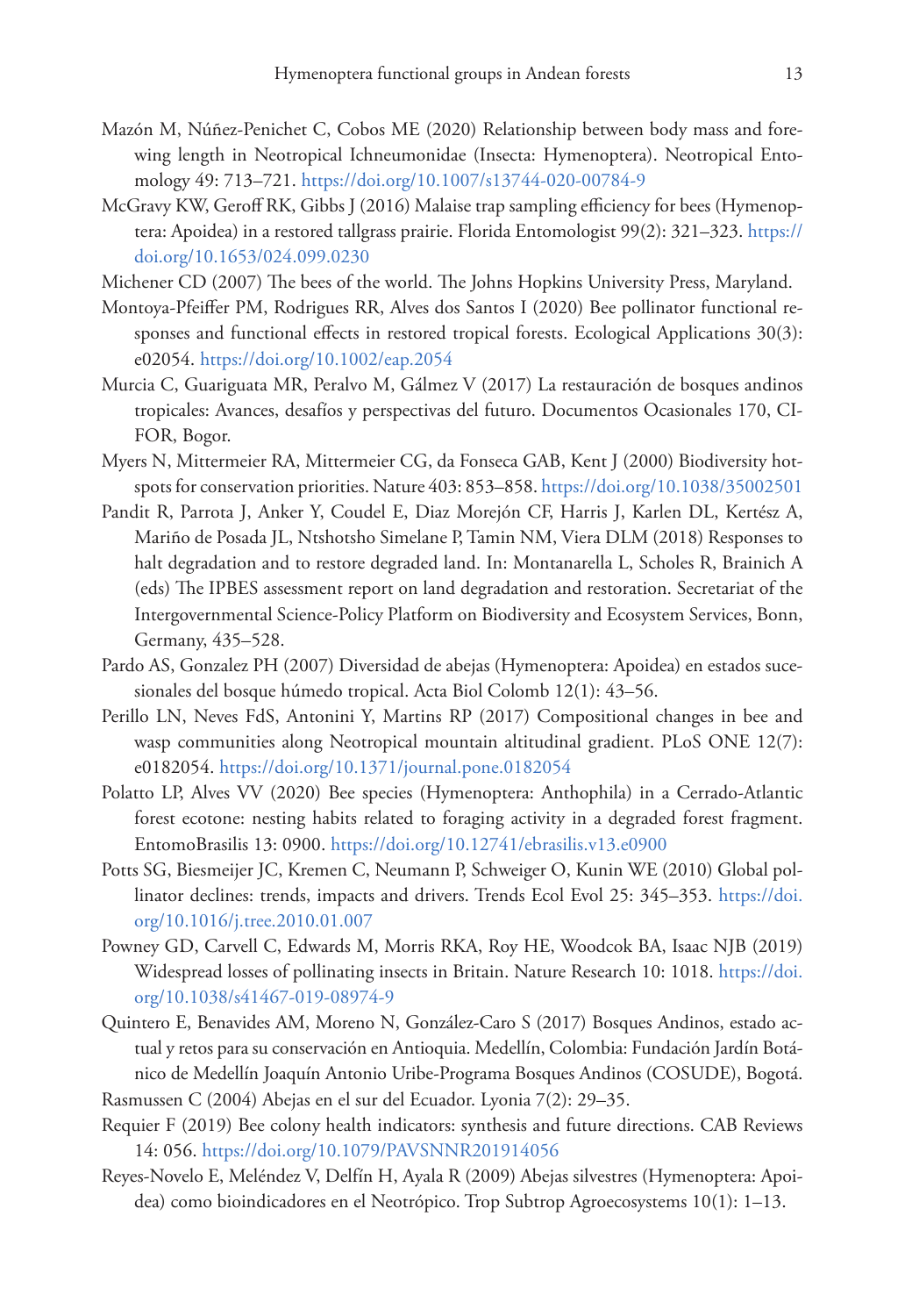- Rossetti MR, Salvo A, Videla M, Valladares G (2013) Forest remnants contribute to parasitoid conservation: experimental evaluation of parasitism on a leafminer host. Journal of Insect Conservation 17: 1137–1144. <https://doi.org/10.1007/s10841-013-9594-4>
- Santos AMC, Quicke DLJ (2011) Large-scale diversity patterns of parasitoid insects. Entomol Sci 14: 371–382.<https://doi.org/10.1111/j.1479-8298.2011.00481.x>
- Santos Júnior JE, Ferrari RR, Nemésio A (2014) The orchid-bee fauna (Hymenoptera: Apidae) of a forest remnant in the southern portion of the Brazilian Amazon. Brazilian Journal of Biology 74(3): S184-S190. <https://doi.org/10.1590/1519-6984.25712>
- Saunders TE, Ward DF (2018) Variation in the diversity and richness of parasitoid wasps based on sampling effort. PeerJ 6:e4642. <https://doi.org/10.7717/peerj.4642>
- SER [Society for Ecological Restoration] (2004) The SER International primer on ecological restoration. Society for Ecological Restoration International, Tucson, Arizona.
- Solow AR (1993) A simple test for change in community structure. Journal of Animal Ecology 62: 191–193.<https://doi.org/10.2307/5493>
- Szejner P, Quesne CL, González ME, Christie DA (2011) Recuperación de bosques de *Pilgerodendron uviferum* (D. Don) Florin luego de perturbaciones antrópicas en la Cordillera de la Costa de Valdivia, Chile. Gayana Botanica 68: 196–206. [https://doi.org/10.4067/](https://doi.org/10.4067/S0717-66432011000200010) [S0717-66432011000200010](https://doi.org/10.4067/S0717-66432011000200010)
- Taki H, Murao R, Mitai K, Yamaura Y (2018) The species richness/abundance-area relationship of bees in an early successional tree plantation. Basic and Applied Ecology 26: 64–70. <https://doi.org/10.1016/j.baae.2017.09.002>
- Theodorou P, Radzeviciute R, Lentendu G, Kahnt B, Husemann M, Bleidorn C, Settele J, Schweiger O, Grosse I, Wubet T, Murray TE, Paxton RJ (2020) Urban areas as hotspots for bees and pollination but not a panacea for all insects. Nature Communications 11: 576. <https://doi.org/10.1038/s41467-020-14496-6>
- Townes H (1972) A light-weight Malaise trap. Entomol News 83: 239–247.
- Van Noort S (2004) Ichneumonid (Hymenoptera: Ichneumonoidea) diversity across an elevational gradient on monts Doudou in southwestern Gabon. California Academy of Sciences Memoir 28: 187–216.
- Veijalainen A, Sääksjärvi IE, Tuomisto H, Broad GR, Bordera S, Jussila R (2014) Altitudinal trends in species richness and diversity of Mesoamerican parasitoid wasps (Hymenoptera: Ichneumonidae). Insect Conservation and Diversity 7(6): 496–507. [https://doi.](https://doi.org/10.1111/icad.12073) [org/10.1111/icad.12073](https://doi.org/10.1111/icad.12073)
- Vieira LC, Oliveira NG, Brewster CC, Gayubo ST (2012) Using higher taxa as surrogates of species level data in three Portuguese protected areas: a case study of Spheciformes (Hymenoptera). Biodiversity and Conservation 21: 3467–3486. [https://doi.org/10.1007/](https://doi.org/10.1007/s10531-012-0374-3) [s10531-012-0374-3](https://doi.org/10.1007/s10531-012-0374-3)
- Volpato A, Ahmed KSD, Williams CD, Day MF, O'Hanlon A, Ruas S, Rotchés-Ribalta R, Mulkeen C, Huallacháin DO, Gormally MJ (2020) Using Malaise traps to assess aculeate Hymenoptera associated with farmland linear habitats across a range of farming intensities. Insect Conservation and Diversity 13(3): 229–238. [https://doi.org/10.1111/](https://doi.org/10.1111/icad.12383) [icad.12383](https://doi.org/10.1111/icad.12383)